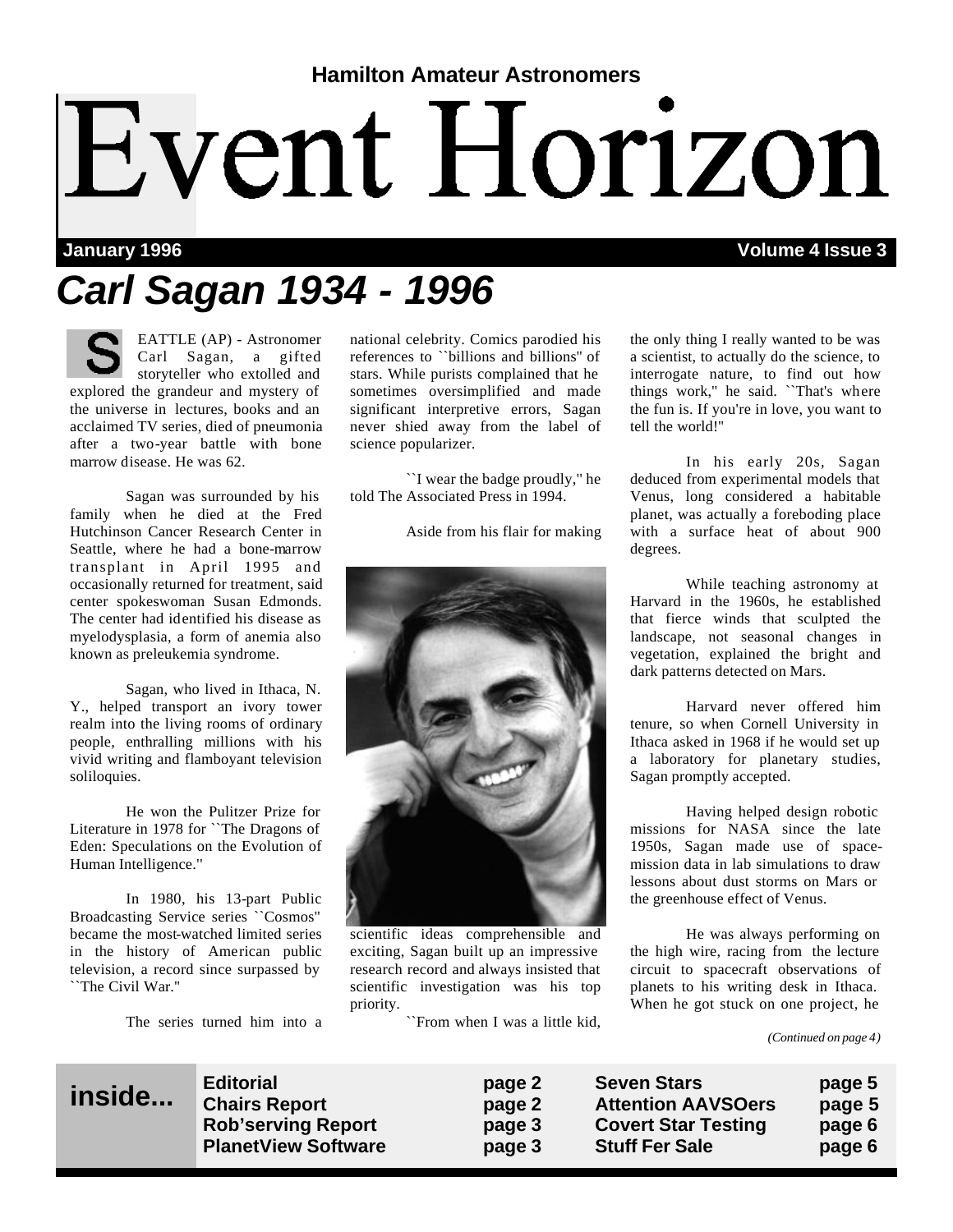## *Editorial*

arl Sagan is gone. He was responsible for introducing astronomy to millions of people through his lectures, books and television appearances. He, in many ways, represents what our club strives to accomplish. To quote our mission statement "The HAA is an amateur astronomy club de dicated to the promotion and enjoyment of astronomy for people of all ages and experience levels" Achieving only a small fraction of what Carl Sagan accomplished in educating the public will make our club a true success.

 A few months ago I mentioned that I would like to start an "Ask the Expert" column in Event Horizon. So far I haven't received a single question that anyone would like answered. Does this mean that everyone in our club knows everything there is to know about astronomy, or no one reads the editorial or... are you afraid to ask a question that might be considered too simple? Speaking for myself, the more I learn about astronomy the more I realise how much more there is for me to learn. So I don't believe the first reason can be true. If no one is reading the editorial then I would be happy to stop writing it. If you are afraid of asking a silly question, you can be assured that you will remain anonymous. I could fake some questions for the column but I think that would defeat the purpose. So everyone get those questions to me and lets see what we can do with this column.

 For next month's issue please send lots of articles, pictures and questions to my new e-mail address below.

Stewart Attlesey **attlesey@interlog.com**

### *Chair's Report ...*

997! Already? Time does fly when you are having fun. I hope that you are all revived and refreshed and only partially debtridden after the holiday season. No one can complain that there were too many clear hours this past month - or the previous one for that matter. Let us hope that the New Year will bring a nice, dry, stationary high pressure system for southern Ontario.

 I know that we are all grateful to Dr. Derek Ford of McMaster for another entertaining and illuminating evening. I only wish I could have been there. Thanks again to Grant Dixon for filling in and for everyone else that contributes to making the meeting a success.

 Stewart Attlesey deserves credit for once again producing a superb publication. It is certainly the best amateur newsletter that I have run across in my years. If you have suggestions for improving it further or, better yet, want to write an article or submit some information, we would be more than pleased to hear from you.

 In the next month or so we will be putting together information on "The Great Comet of 1997 - Hale-Bopp". This is a golden opportunity to introduce people to the many-faceted world of amateur astronomy. If you have time or ideas to contribute to this endeavour, please contact Stewart or me.

 Is this going to be a great year or what?!

Doug Welch **welch@physics.mcmaster.ca**



 The HAA is an amateur astronomy club dedicated to the promotion and enjoyment of astronomy for people of all ages and experience levels

 The cost of the subscription is included in the \$15 individual or \$20 family membership fee for the year. Event Horizon is published 10 times a year.

#### **HAA Council**

Chair Doug Welch Second Chair Grant Dixon Honorary Chair Jim Winger Secretary Patricia Baetsen Treasurer Barbara Wight Education Dir. Grant Dixon Obs. Dir Rob Roy Editor Stewart Attlesey Recorder Tracy Webb Membership Dir Ann Tekatch HAJA Coord Rosa Assalone

#### Councillors

 Patricia Gassmann Alan Shinn Bill Tekatch

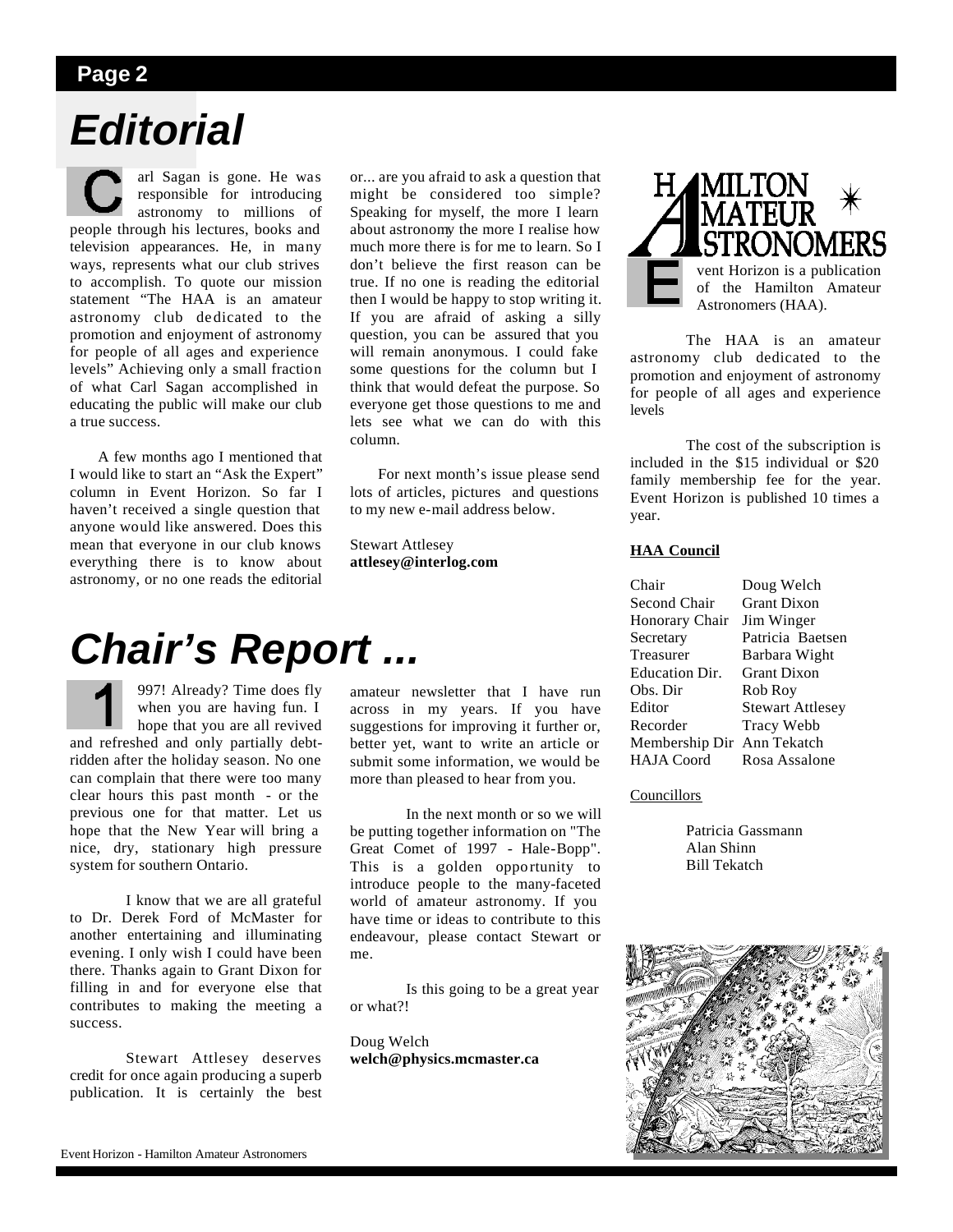### *ob'serving eport*

**Common Names for Some Messier Objects** 

The following list is not necessarily all inclusive, leaving out some of the lesser-known names or alternatives.

- **M1** Crab Nebula
- **M6** Butterfly cluster

**M8** Lagoon Nebula Its center contains "The Hourglass Nebula" A part of M8 was named "Dragon Nebula"

**M11** Wild Duck Cluster

**M13** Great Hercules Globular Cluster **M16** Eagle Nebula or Star Queen

Nebula

**M17** Omega or Swan or Horseshoe or Lobster or Checkmark Nebula

**M20** Trifid Nebula

**M24** Sagittarius Star Cloud or Delle Caustiche

**M27** Dumbbell Nebula

**M31** Andromeda Galaxy

**M33** Pinwheel Galaxy (**M99** and

**M101** also called "Pinwheel")

**M42** Great Orion Nebula, contains the "Trapezium Cluster"

**M43** de Mairan's Nebula

**M44** Praesepe or Beehive Cluster

**M45** Subaru or the Pleiades or the Seven Sisters

**M51** Whirlpool Galaxy or Lord Rosse's "Question Mark"

**M57** Ring Nebula

**M63** Sunflower Galaxy or Sleeping Beauty Galaxy

**M64** Blackeye Galaxy

**M65** forms the "Leo Triplet" with M66 and NGC 3628

**M66** forms the "Leo Triplet" with M65 and NGC 3628

**M76** Little Dumbbell Nebula

- **M81** Bode's Nebula or Bode's Galaxy
- **M82** Cigar Galaxy

**M83** Southern Pinwheel Galaxy

**M87** Virgo A- is in the center of the Virgo cluster. Its active center is called "The Smoking Gun" (Nasa/STScI)

**M97** Owl Nebula

**M99** Pinwheel Galaxy (**M33** and **M101**)

**M101** Pinwheel Galaxy (**M33** and **M99**)

**M102** Spindle Galaxy

#### **M104** Sombrero Galaxy

#### *Monthly In-sights*

#### **January**

- 11- BCA observing.
- 13-midnight Crescent Moon 2 deg. N of Saturn.
- 19-1am Moon 0.7 deg. N of Aldebaran.
- 23-am Mercury's greatest western elongation.
- 28- possible Mars occultation of a 7.2 mag. star.

#### **February**

- 5-dawn Venus 0.3 deg. S of Jupiter.
- 7,8- BCA observing
- 10-am Crescent Moon 1.8 deg. N of Saturn.
- 14- Moon moves through the Hyades in Taurus.
- 24- Moon 3 deg. S of Mars.
- Saturn is still below the Great Square of Pegasus, high in the evening sky, setting in the late evening.
- Mars rises in Leo, near Regulus, around midnight. It is brightening and increasing in apparent diameter. Mars spends the first half of 1997 looping through Leo and Virgo.
- Venus and Jupiter become increasingly lost in the Sun's glare.
- Mercury is just above the dawn's southeast horizon.
- Uranus and Neptune are too close to the Sun for observation.
- ♦ Hale -Bopp is low in the earlymorning eastern sky, just above

*(Continued on page 4)*

### *PlanetView - Software for Planetary Astronomy*

 new and interesting piece of MS-DOS software arrived in my mailbox recently - just when you thought such software had gone the way of the Passenger Pigeon! It is called PlanetView and it displays the "aspect" (sky orientation) of a planet or the Moon to a terrestrial observer for any date and time. Not only that, it provides publicationquality hardcopy, too!

 The software produces meridians and latitude circles for planets and the Moon on demand. It can therefore serve as a shape and longitude-latitude guide for solar system observers. What's more, it also predicts the location and orientation of all the ring systems in the solar system!

 The User's Manual is very complete and comes with installation notes and examples. The programme is based on the U.S. Naval Observatory's

MICA -- Multi-year Interactive Computer Almanac. MICA is called by the software's routines without user intervention.

 You can obtain a free copy of PlanetView by writing to:

PlanetView Laboratory for Astrophysics MRC 321 National Air and Space Museum Washington, DC 20560

 Future improvements to the software include a Macintosh version and a new piece of software entitled "PlanetView Tracker" which will allow telescopes to guide or offset precisely.

Doug Welch **welch@physics.mcmaster.ca**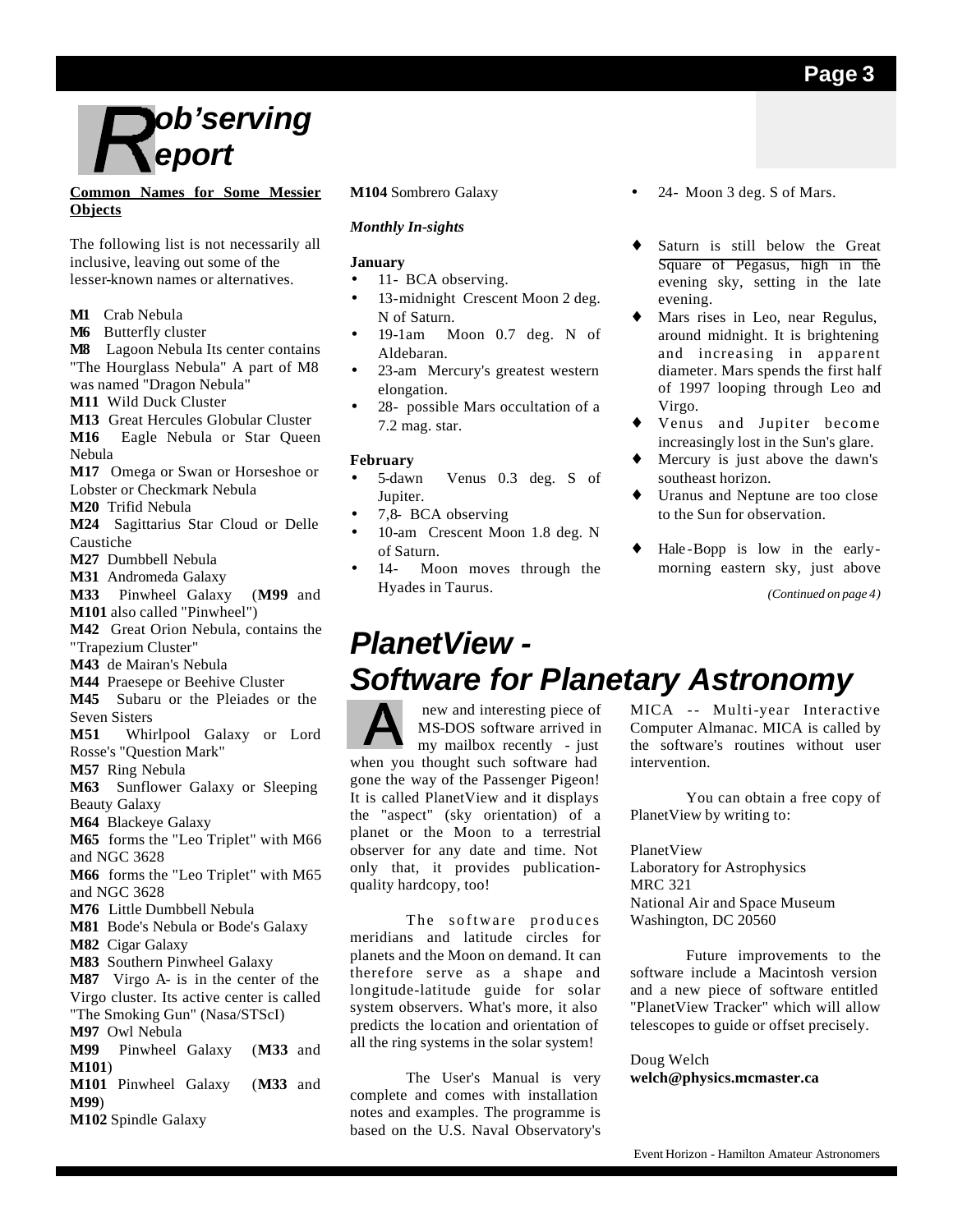# *Carl Sagan ...*

#### *(Continued from page 1)*

moved on to the next, letting his subconscious go to work.

 Sagan began publishing at the age of 22, his early work mostly academic papers and books. His 30th book, titled ``Demon Haunted World,'' was published in the fall of 1995. An earlier novel ``Contact'' (1985) became a best seller.

He began experimenting with

*Once asked to explain the public's insatiable interest in his rather esoteric essays, Sagan said: ``They're not numskulls. Thinking scientifically is as natural as breathing.''* 

the popular market in 1973, publishing `The Cosmic Connection: An Extraterrestrial Perspective.'' The same year, he was off exploring the Hollywood star cluster, making the first of 25 appearances on NBC's ``Tonight Show with Johnny Carson.''

 ``Cosmos,'' winner of three Emmys, retraced the 15 billion years of cosmic evolution that have transformed matter into life and consciousness. Among its topics: the origin of life, the

### *Rob'serving ...*

*(Continued from page 3)*

Altair. The periods January 10-18 and February 4-17 avoid dawn moonlight, making a sighting more likely. It moves from Aquila through Sagitta and Vulpecula and into Cygnus by the end of February.

Rob Roy Observing Director **royrg@mcmaster.ca** evolution of galaxies and matter, and the human brain.

 Co-written by his wife, Ann Druyan, it first aired in 1980 and was seen by mo re than 500 million people in 60 countries. The companion ``Cosmos'' book spent 70 weeks on The New York Times best-seller list, 15 weeks at No. 1.

In his 1994 `Cosmos'' sequel, ``Pale Blue Dot: A Vision of the Human Future in Space,'' Sagan visualized mankind several centuries from now, concluding that humans need to settle other worlds in order to survive.

 Once asked to explain the public's insatiable interest in his rather esoteric essays, Sagan said: ``They're not numskulls. Thinking scientifically is as natural as breathing.''

 Born in New York City on Nov. 9, 1934, Sagan said he had fully expected to follow his Russian-born father into the garment industry but began to chart a career in astronomy while at high school in Rahway, N.J.

 While his parents knew little about science, they nurtured his sense of wonder and instilled a healthy skepticism.

 He earned a physics degree from the University of Chicago in 1954 and a doctorate in astronomy and astrophysics in 1960. He was appointed lecturer and assistant professor of astronomy at Harvard in 1962.

 In 1971, he became a full professor at Cornell, where his campus lecture series drew standing-room-only crowds.

 Sagan occasionally journeyed into the political arena, pushing for more government funding of space missions and stricter measures to counter the environmental threats of ozone depletion and global warming.

 As for UFOs, lost continents and the like, Sagan said the world could ill afford such pseudoscientific twaddle.

 ``We sometimes pretend something is true not because there's evidence for it but because we want it to be true,'' he said. ``We confuse reality with our hopes and fears.''

 Sagan was a firm believer in the existence of extraterrestrial intelligence, noting that organic molecules, the kind that life on Earth is dependent on, appear to be almost everywhere in the solar system.

 Finding out whether mankind is alone, or not alone, he believed, is one of the world's most important puzzles.

 Sagan is survived by his wife; his sister, Cari Sagan Greene; five children; and a grandson.



# *Cosmology Corner*

aturday, January 25, 8:00 PM, the Cosmology Discussion Group will meet in room B148 (the room next to the Planetarium) in the Bu rke Science Building, McMaster University. The topic will be "The Limits of Knowledge". For more information contact Bill Tekatch at 575-5433 or tekatcba@mcmail.cis.mcmaster.ca .

Bill Tekatch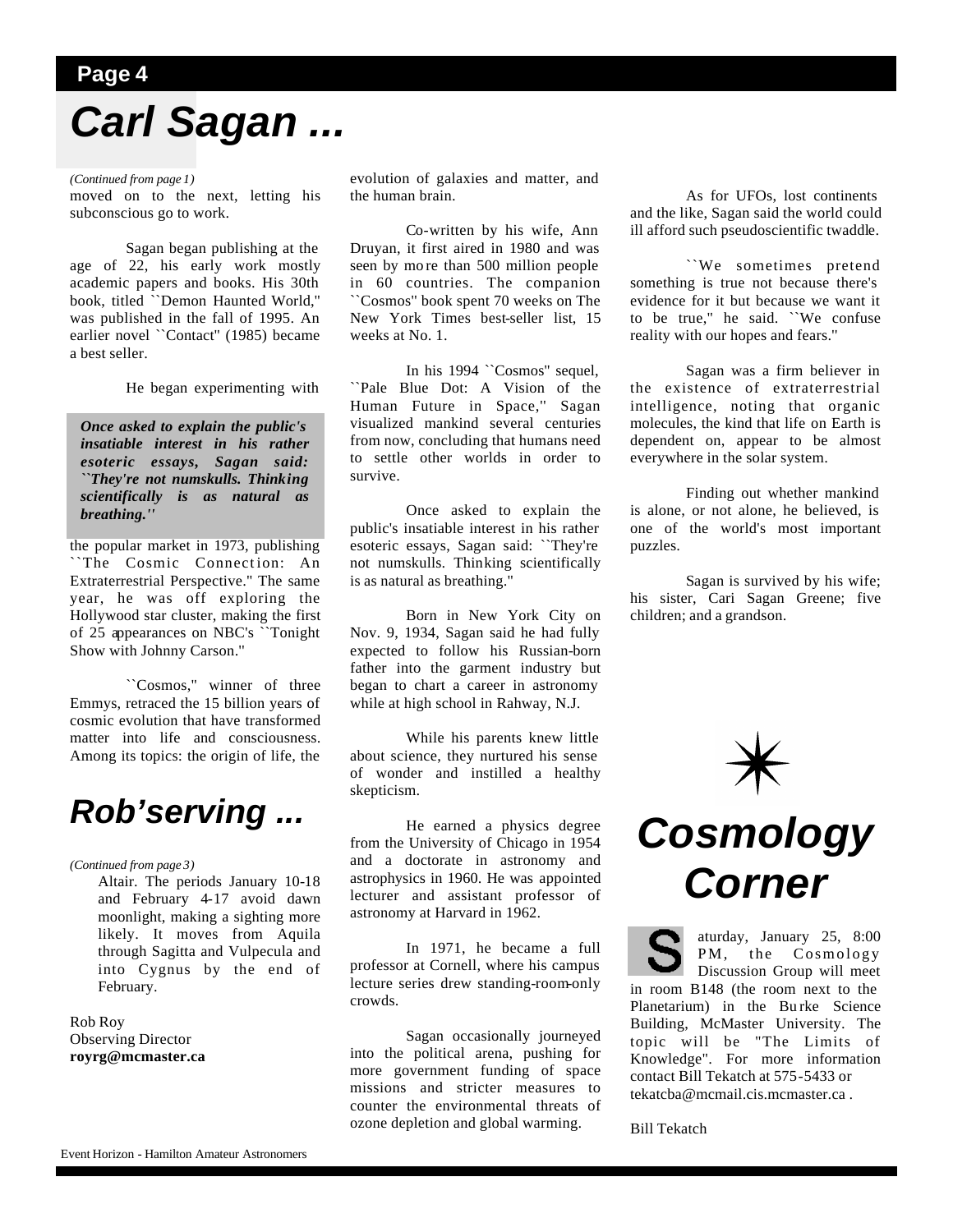### *The Seven Stars of the North*

nce upon a time there lived a widow who had seven most filial sons. Every winter they used to cut wood in the mountains so that they could keep a fire burning constantly under the floor of their house and make it warm enough for their aged mother to sleep warm at night. But she always looked very cold and sad. However much wood they burnt, she always felt the cold. In fact, she always complained of the cold, even in the hottest midsummer months.

 One night the eldest son woke up and saw that his mother was not in the room. He waited in great anxiety for her to return, though he pretended to be asleep. Just before dawn, she came creeping stealthily back, so that her sons should not notice her.

 When she went out the next night her eldest son followed her secretly. When she reached a stream on the outskirts of the village she girded up her skirts and waded across the stream, muttering to herself "Oh, how cold it is," - for it was winter. She went to a poor thatched cottage on the other side. She stood before the house and called "Father, are you at home?" An old man came out and welcomed her, saying "Come in, Mother." He was a poor widower who earned a living weaving straw sandals.

 The eldest son now understood what was in his mother's heart. So he hurried home and woke his brothers, telling them what he had seen. Then they all went out together and set stepping stones in the stream. They went back home and slept as if nothing had happened.

 When their mother came to the stream on her way home she was very surprised to see the stepping stones which had not been there before. Of course she did not know that her sons had put them there. She was deeply grateful to whoever had set them in the stream and prayed to Heaven "May those who put these stepping stones in

the stream become stars in the sky."

 So when the seven filial sons died they were set in Heaven as the Seven Stars of the North, just as their mother had prayed. And they formed the constellation known in the west as the Great Bear.\*

Told by Son Zin Te, Gupo (1926)

(\* While Zong In Sob is a delightful storyteller, he's no astronomer. Other versions of the same tale mention that people were grateful for the Seven Stars of the North because they could use their motion in the sky to tell time. This is of course, Ursa Minor, rather than Ursa Major. )

Denise Kaisler **kaisler@taeback.kornet.nm.kr** 

### *Sweatshirt/Tshirt Contest*

e're looking for a new design for our sweatshirts & Tshirts and you still have time to enter our contest. Please submit your designs to Ann Tekatch. The winner gets a free sweatshirt/T-shirt and the deadline is January 17/97. The winner will be decided by a vote at our February meeting.

Ann Tekatch **tekatcba@mcmail.cis.mcmaster.ca** 

# *Attention AAVSOers*

here was a very recent AAVSO News Flash that said supernova 1996cb has brightened to 14th magnitude. It is odd for a type II supernova to take so long to reach maximum and there are other reasons to think this one is unusual. 96cb was detected at radio wavelengths and a spectrum we took a few nights ago shows that it is beginning to look like SN 1993J. You may remember that 93J faded and rebrightened over a three week period. While 96cb is fainter than 93J because it is a bit further away, it may still be useful to get some visual observations.

 The News Flash pointed to a chart available over the network at

#### **http://www.kusastro.kyoto-u.ac.jp/ pub/vsnet/SNe/sn1996cb.html**

 and I have a WWW page with a picture and spectra at:

#### **http://oir-www.harvard.edu/cfa/oir/ Research/supernova/RecentSN.html**

 Good luck observing this SN 1993J twin (maybe).

Peter Garnavich

*Submitted by Doug Welch*



Event Horizon - Hamilton Amateur Astronomers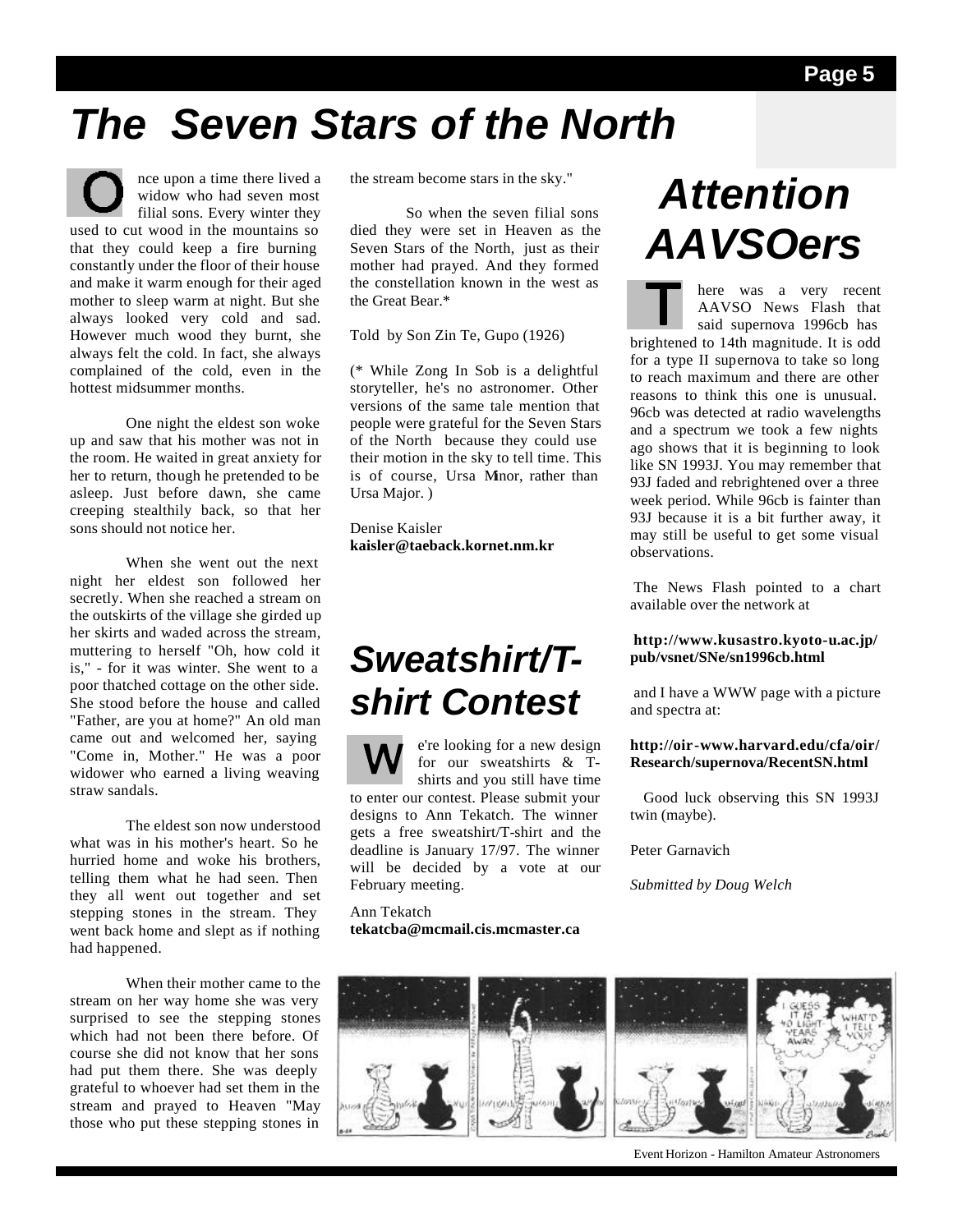### *Covert Star Testing*

ny time is star testing time. Several times a night I perform star tests to make sure that the mirror's figure hasn't changed--perhaps those rumours about the catastrophic, spontaneous relief of stress in Sitall are true, or maybe the glass-ceramic has flowed and slumped between the points of the flotation cell. ;) But no, the star test is always the same, and one quickly tires of looking at the text book diffraction patterns in one's own scope. <gag, cough> Soon the urge to broaden the horizons sets in, and the desire to gain new testing experience must be satisfied. That's the time to go undercover.

*"Star parties are ideal events for covert activities, allowing the ATM to perform secret tests on lots of other scopes.''* 

 Star parties are ideal events for covert activities, allowing the ATM to perform secret tests on lots of other scopes. Of course, you should never leak the results of your clandestine operations to anyone--never blow your cover. My initial attempts at secret star testing were rather clumsy: "Excuse me, could you point your Dobby at that star and insert an eyepiece that gives about 25 power per inch of aperture?" But amateur astronomers are a bright lot, and they quickly grow suspicious of anyone whose favourite deep sky object is Polaris. Nowadays, I wait until someone offers me a view through their scope, and I take that as an invitation to perform a star test: "Want a look at M42?" "Sure.... Oooooooo.... Aaaaaaaahhh.... Outstanding.... Is that \*colour\* in the nebula?" Of course, this is all a ruse. Before the first "Ooooo," I've nudged the scope up to Zeta Orionis and am eagerly examining the out-of-focus rings. Some people take pride in their ability to find all of the Messier objects; the undercover ATM knows how to find all the bright stars \*around\* the Messier objects-- without

looking up from the eyepiece.

 Sometimes, the wonders of the night sky will touch even the most hardened ATM. A friend has a 17.5" Dobsonian--an excellent opportunity to test for undercorrection. When the chance came, I jumped at it: "Check out NGC 891." "SURE." (Heh, heh, heh.... Gamma Andromedae is just a 3 degree bump away.) But the delicate light of the edge-on galaxy, crossed by its dark dust lane, is captivating. The soft, ancient light, welling up from midnight's ocean, seems to beckon. Its light, wonderful form--dividing (and divided by) the darkness--touches the soul with a gentle persuasion of its mystery. And for a timeless moment, all notions of figures, and testing, and earthbound considerations vanish. The same thing happens occasionally when the moon or a planet accidentally finds its way into my telescope while searching for a suitably bright test star, or a close double.

 These feelings are most disconcerting, and should be avoided. The beauty of the night sky can sometimes blind us to perfectly good testing opportunities. For the true ATM, forays into the realm of aesthetics are best regarded as momentary lapses of judgement.

#### Lance Olkovick

WARNING: Lance is dangerous and probably mentally unbalanced. The best way to deal with him is just to cooperate - don't argue, let him perform his test and soon he'll be on his way. Do not offer him food or the use of your high power eyepieces - this merely reinforces his unfortunate behavioural traits. The only certain protection is to keep on hand at all times a 1" off-axis stop-down mask. Place the mask over the entrance aperture of your scope any time you see Lance approaching. Although this will not prevent the testing itself, it will minimize the duration. Nothing drives Lance away faster than the appearance of seemingly perfect optics. You have been warned.

Gary in Vancouver



### *Stuff fer Sale*

ew Year's special (in time for Hale -Bopp!) Bell and Howell LUMINA 10x50 binoculars (EWA 420 ft at 1000 yds) \$175

Also:

| $(2)$ 8" Pyrex blanks                |           |  |
|--------------------------------------|-----------|--|
|                                      | \$65 each |  |
| Metal detector                       |           |  |
|                                      | \$75      |  |
| Super 8mm Canon camera               |           |  |
|                                      | \$50      |  |
| 300mm f.l. f/4.5 Dimension telephoto |           |  |
|                                      | \$75      |  |
| 6" mirror kit                        |           |  |
|                                      | \$75      |  |
| Tele-extender                        |           |  |
|                                      | \$5       |  |
| Keychains                            |           |  |
|                                      | \$7 each  |  |
| FAX/Phone line-splitter              |           |  |
|                                      | \$5       |  |
|                                      |           |  |

Don't see what you'd like? Ask me!

#### Doug Welch

(905) 525-9140 x23186 (work) (905) 524-0848 (home) **welch@physics.mcmaster.ca**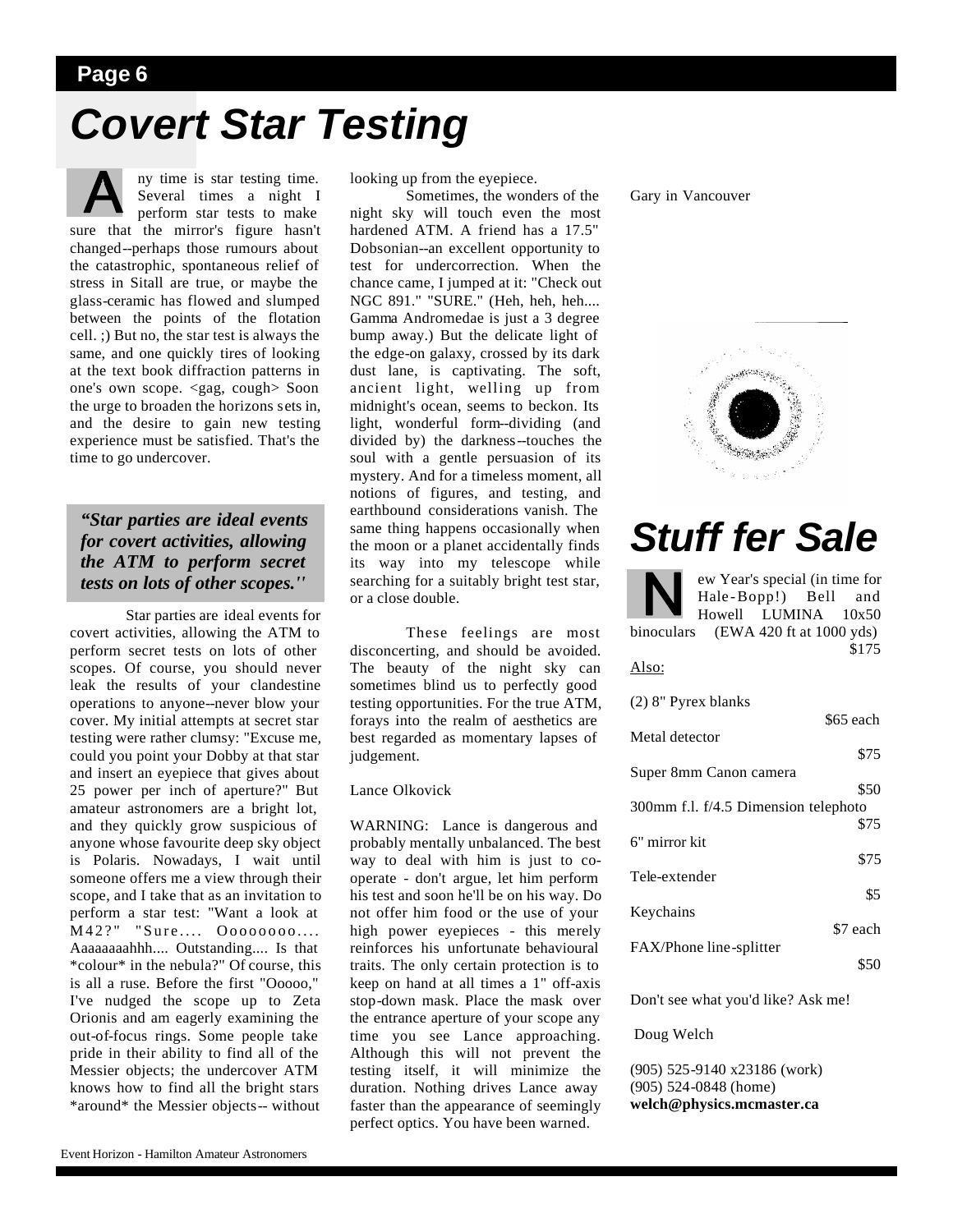# **February Night Skies**